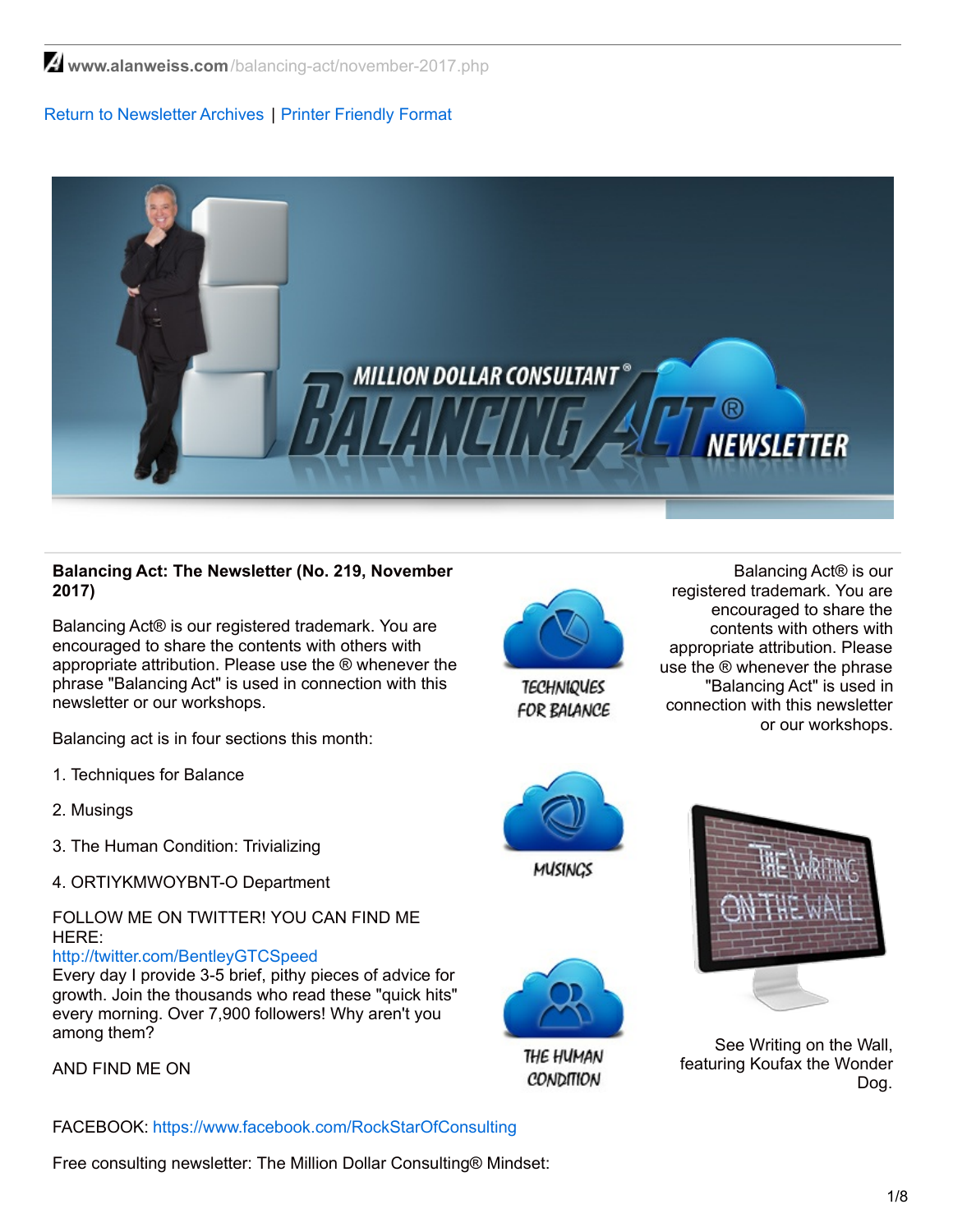[https://www.alanweiss.com/million-dollar-consulting](https://www.alanweiss.com/million-dollar-consulting-mindset/)mindset/

Monthly, fast advice on consulting techniques with case studies.

Listen to my new, free Podcast Series on iTunes or on ContrarianConsulting.com: The Uncomfortable Truth





Two new podcasts every week. Special cigar smoking room.



• If you insist that your team lost because of bad calls by the officials, then you probably also think your success is based on others' decisions and actions.

• One of the ultimate acts of incivility is people talking about highly personal matters in public on their cell phones.

• Try giving yourself permission before automatically seeking it from others.

• If all the laws were black and white and obvious, we wouldn't need judges and juries.

• Most of the time when someone must be fired (or a relationship severed), you're doing the other party a favor.

• If you're not talking to your kids about drugs, alcohol, sexual conduct, and the hazards of normative pressure, you're on the verge of child abuse.

• If you board a plane with a first class seat and someone from coach has placed luggage in your overhead space, simply tell the flight attendant you think it was left from the prior flight.

• Always think "relationship." Don't send an email when a phone call is more effective, and don't make a phone call when a meeting is more effective. Don't look for the easiest path, take the most effective path.

• Philanthropy isn't about how much you give, but how much you have left after you give.

• Whenever you're sure you're right and the "other side" is wrong, listen to Billy Joel's "Shades of Grey." He's the troubadour of our times, and I love the song's line "save me from arrogant men."

• What you tell yourself and think of yourself informs and becomes manifested in your behaviors. If you want to change your behaviors, change your self-talk.



If you don't tell me you can help me, why would I believe that you can?

**Alan Weiss**

**MUSINES**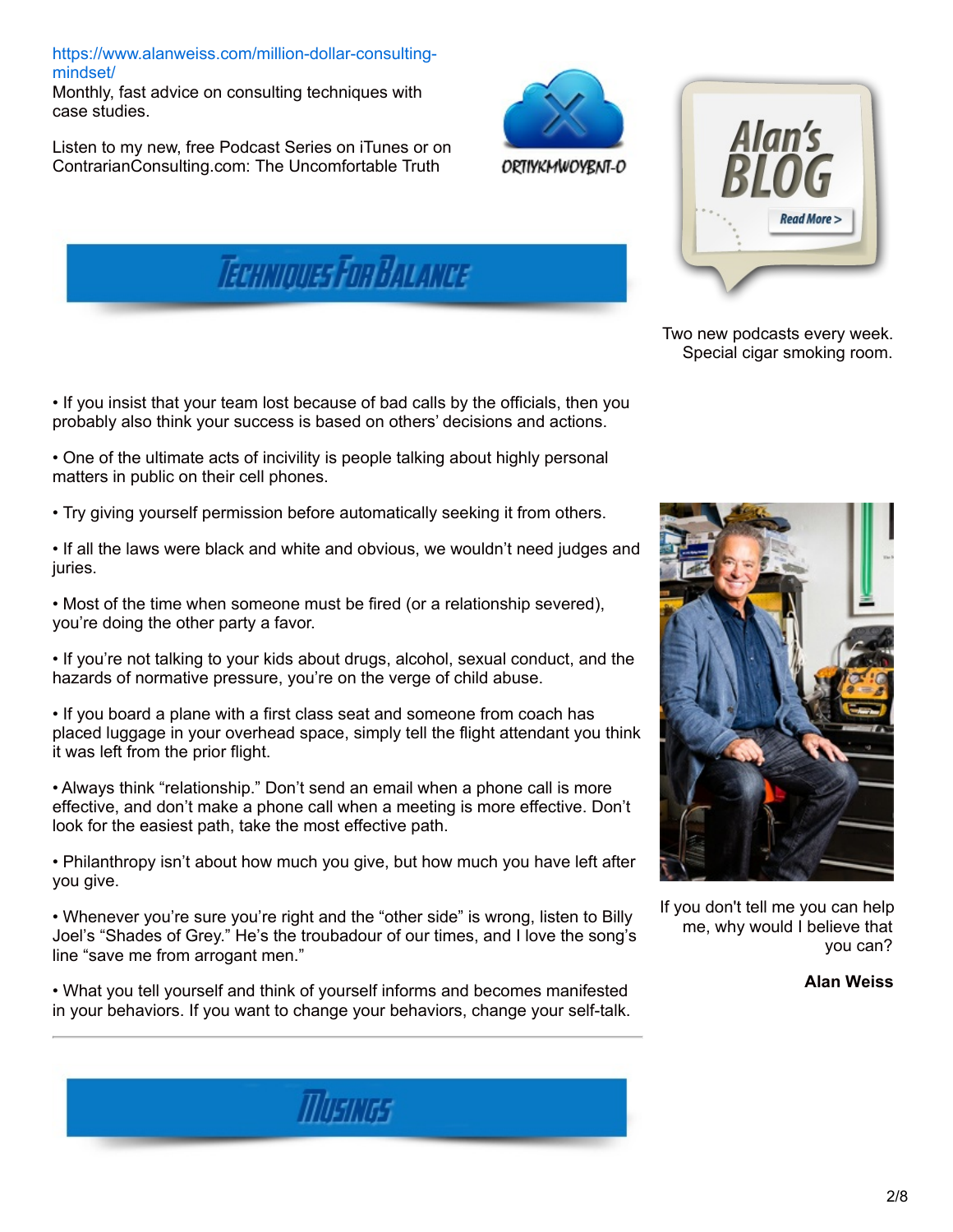I'm sitting once again on the Acela racing to New York from Providence. The train is hitting 150 MPH on certain stretches, but it can't manage that where the track can't support it, slowing things down to half that speed.

Nevertheless, I'll be smack in the middle of Manhattan in slightly under three hours, where a cab or Uber can get me to my hotel in about 10 minutes. I have my choice of drinks and five meal entrees at no additional charge. There are two attendants in first class (all of the rest of the train is business class) and the service is really excellent. I have my computer plugged into a power outlet, the WiFi is fine, as is the cell reception for my calls. The restroom is large and clean. The WiFi alerts me to next stations and any anticipated delays. There is a first class lounge in New York's Penn Station.

In Tokyo, the trains are much faster and almost always on time. The organization is incredible. Yet the food on first class is served by a woman coming down the aisle with a cart of prepared, prepackaged food with the intent of moving through the car just once, and without stopping. I had to throw my body into the aisle to stop her, and she wasn't happy.

In Spain, going from Madrid to Seville, the train was also quite fast and right on time, but the first class lounge had no internet and no announcements. Not one station during the ride was announced on the train in advance. The food service was minimal and grudging.

On the Eurostar, between London and Calais and back, the attendants in first class were actually rude, refused to help us with our luggage or to ask business men who had camped out across four-seat accommodations to move for us. I'll never take the Eurostar again.

In Italy, going to Venice from Milan, the train was fast but ungracious, and that's odd for Italians, among the most gracious people on earth. I know, because I married one.

My musing today is this: Why do we have such superior service in the US (and not just on trains) compared to these other economies? The reason is that Americans are more demanding, have much more of a competitive, free market system, and are independent enough not to accept any guff from people to whom we're paying money for service.

And in return for that, I'll gladly accept a slightly slower train.



When I was teaching a 600-level program in the graduate business school of the University of Rhode Island, I found myself with a student who did very little work and who constantly said "reengineering" whenever asked about his approach to a case study. Pretty soon, everyone in the class would mouth "reengineering" whenever he began to speak. I realized he had no idea what he was talking about and probably hadn't even read Hammer's book on the subject. I flunked him. He appealed, and my mark was confirmed.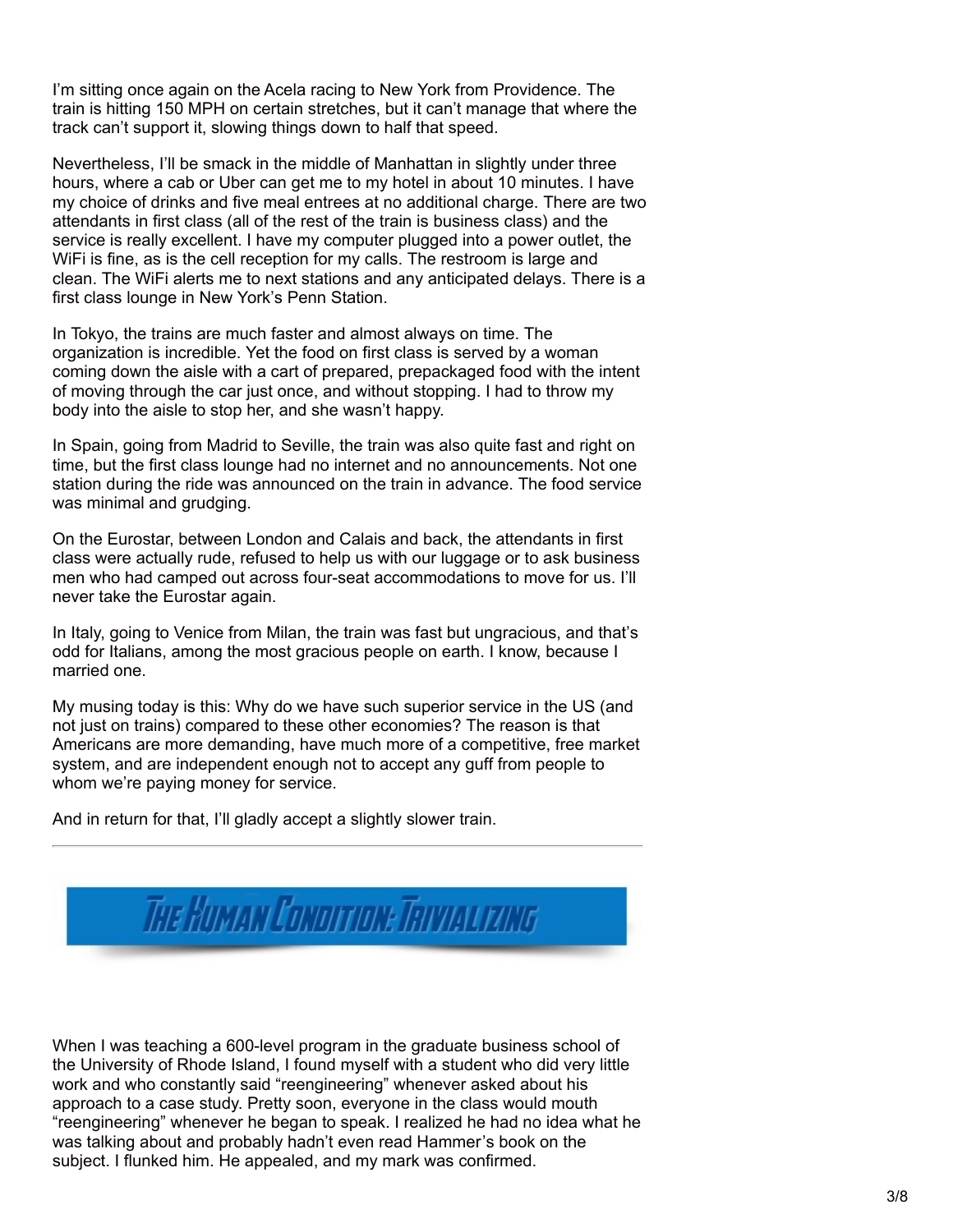If you want to trivialize something, keep harping on it. Do you pay attention to repetitive ads on TV? I don't. I instantly recognize that I've seen it before, what it's about, and I dismiss it. I do the same with a lot of people who are always harping on their own agenda. They may have a good point, but it's no more effective the hundredth time—in fact, it produces ennui instead of interest.

I'd never contend that there is no racism, or ageism, or sexism, or any other kind of "ism" that one can readily observe. But we tend to undermine important issues when we use them so widely and often inaccurately that they lose their impact. A child using his or her fingers in the shape of a gun, or who touches the arm of a classmate of the opposite gender, or who happens to have an aspirin in a pocket, should not be sent home or disciplined. Penalizing that student and his or her parents simply trivializes the reality of guns in schools, or sexual harassment, or drugs.

Marshall McLuhan observed that "the price of eternal vigilance is indifference." That's why TSA has to change the agents watching the monitors so often (and it's why they still miss dangerous objects in tests). One could make the case that making grandmothers dispose of drinking water in the name of security is trivial when you consider that the great danger in airports is in the gas and cargo trucks which come in from the outside and park near the planes.

When we lose focus, generalize our outrage, use labels without restriction, we tend to blunt the force of our true outrage, the true transgressions. And I doubt that's our intent.



I was speaking for the National Steel Foundation at the Ritz Carlton on Amelia Island. As usual, I visited the room an hour before the program started, at 7:30 AM, but found to my surprise that it was set up incorrectly.

I picked up a white phone and within ten minutes the banquets manager showed up with a crew, changed the seating and site lines and the A/V. They finished in 15 minutes.

I said to him, "I'm telling the steel people that they should always use this property because the service is so responsive."

"Steel people?" he asked, "this room is for the auto dealers."

In the ensuing silence I asked, "Do you think they need a speaker? Because the room is perfect for me."

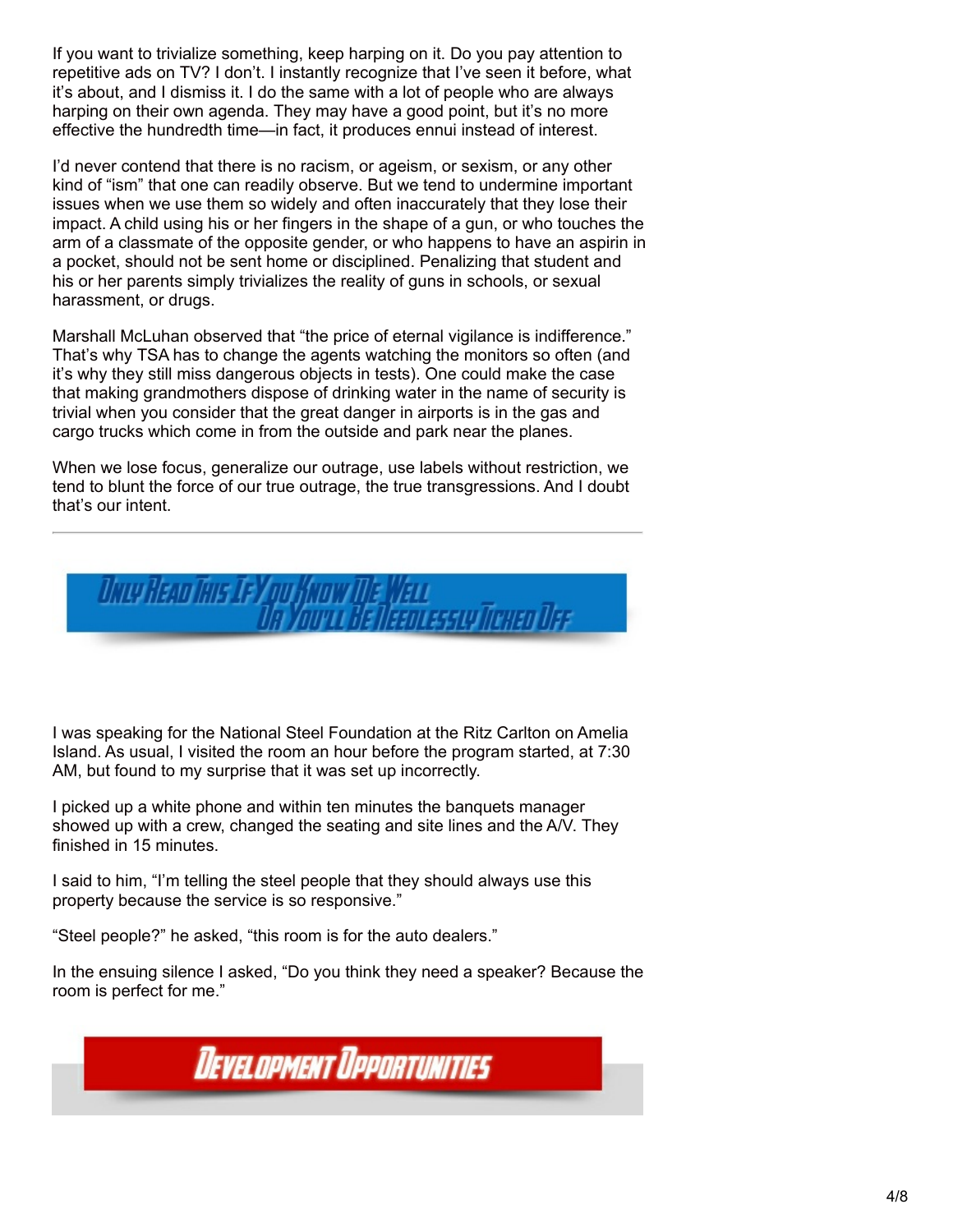I ran Master Class in June and it was so successful that many of the participants have signed up for the next installment in June of next year. But you can attend a repeat of this past one, 12 people only and 10 seats are open, by going here: https://www.alanweiss.com/growth[experiences/the-master-class-workshop](https://www.alanweiss.com/growth-experiences/the-master-class-workshop)

Here's an example of the feedback, from Colleen Francis:

- The Master Class worked us hard. I was particularly struck on Friday morning when a new exercise left us all dumbfounded, with no answers.

- The role plays were extensive, sudden and provided excellent learning points on delivery, reframing and communication style.

- We need to be outrageous but not ridiculous and there is a fine line.

- Being prescriptive in the sales process helps us to get to true value faster and more accurately.

- We need to think bigger - like raising my fees 2.5x bigger.

Best event of the year so far! I'll be back in June of 2018. Thanks Alan!

**Join us:** The [Master](http://www.alanweiss.com/growth-experiences/the-master-class-workshop/) Class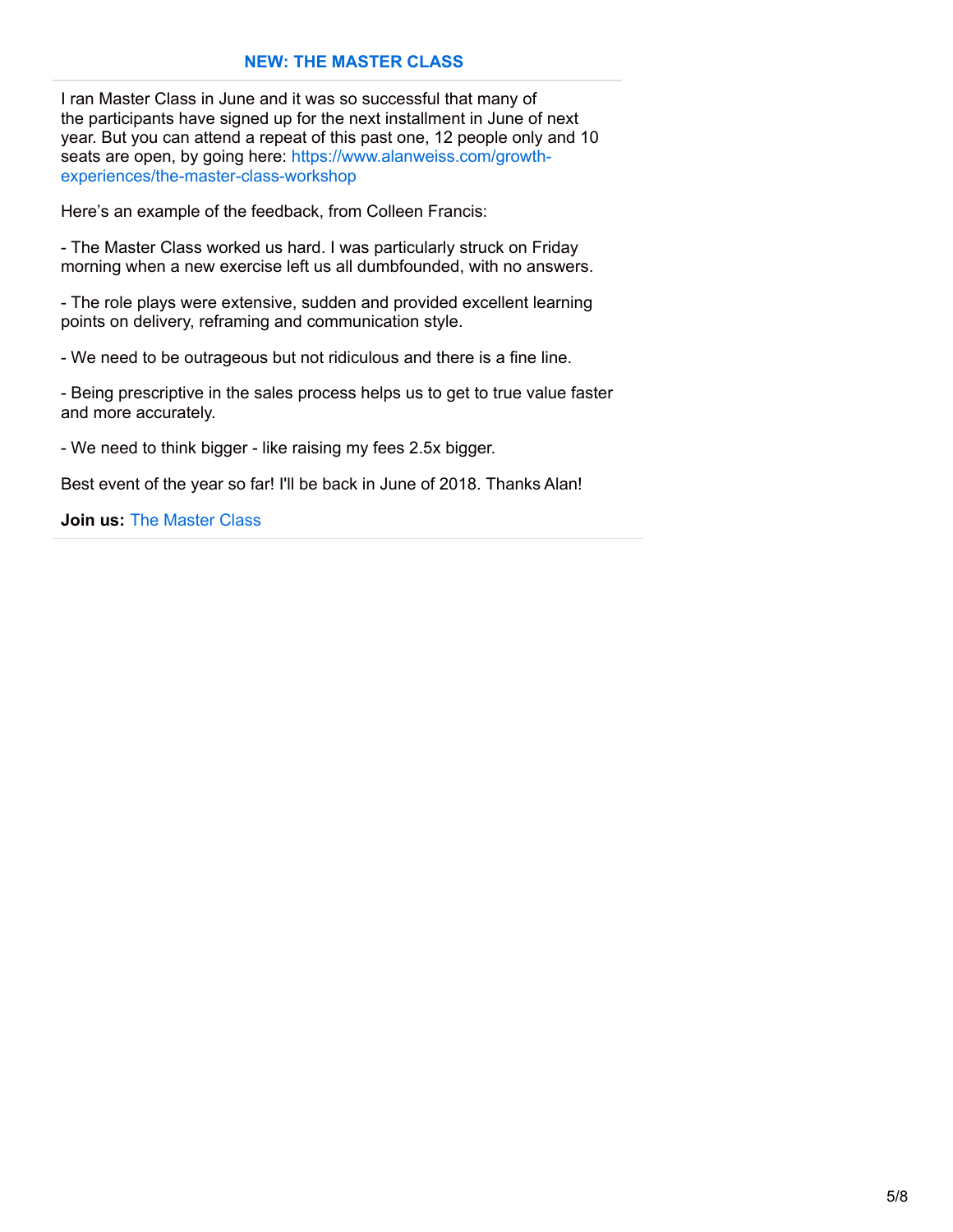#### **NEW: [SHAMELESS](https://www.alanweiss.com/growth-experiences/shameless-meets-social/) MEETS SOCIAL**

#### **How to leverage social media to grow dramatically with less labor**

Lisa Larter, master social media marketing strategist, and I are hosting a brand new experience in Naples, which includes:

- How to "live" in a shameless social media mindset. Do you really think about "going on to the electrical grid" every time you turn on the toaster? Why would social media marketing be any different?
- How to easily create a one-minute shameless Facebook live stream video that you can use over and over again on any platform. And you'll do it with us and your colleagues after we demonstrate it.
- How to create dramatic IP quickly *and daily*, and shamelessly promote it on social media to accelerate business growth
- Five shameless strategies you probably haven't considered using on social media to elevate your brand immediately.

#### **Limited attendance! Go here for far more details on a program that can accelerate your business immediately:** [Shameless](https://www.alanweiss.com/growth-experiences/shameless-meets-social/) Meets Social

## **NEW: EVERGREEN [RELATIONSHIPS](https://www.alanweiss.com/growth-experiences/never-ending-value-evergreen-relationships-lifelong-business/) AND MILLION DOLLAR CLIENTS**

Colleen Francis, the global sales strategy thought leader, joins me for an intense session on creating annuity clients which, over the years, provide seven figures in income. Consultants believe that the key to building a huge, fulfilling practice is signing six-figure deals with every new customer. Just like baseball hitters who only swing for home runs, they also lead the league in strikeouts. The truth is that hitters who simply get on base score more runs.

The fastest path to annuity clients (clients generating strong sevenfigures during your relationship) *begins with five figure deals*. The secret is knowing *who to target and how to grow your perceived value and, consequently, their business with you.*

**Limited [attendance!](https://www.alanweiss.com/growth-experiences/never-ending-value-evergreen-relationships-lifelong-business/) Learn more and register here:** Evergreen Relationships and Million Dollar Clients

## **NEW: LIVESTREAM [WORKSHOPS](https://www.alanweiss.com/growth-experiences/livestream-experiences-2018/) 2018**

Join me for one or both of my new monthly series in 2018: The Genesis of the Sale, and Exponential Growth. There will be live questions during the broadcasts from global viewers, and they'll be recorded for viewing at your leisure, as well. Both occur on the same day, consecutively, each month (except July and August).

**See the detailed agenda and sign up here:** Livestream [Workshops](https://www.alanweiss.com/growth-experiences/livestream-experiences-2018/) 2018

## **NEW: THE FOURTH MILLION DOLLAR [CONSULTING](https://www.alanweiss.com/growth-experiences/million-dollar-consulting-convention-2018/)**[®](https://www.alanweiss.com/growth-experiences/million-dollar-consulting-convention-2018/) **[CONVENTION](https://www.alanweiss.com/growth-experiences/million-dollar-consulting-convention-2018/)**

## **April 18-20, 2018, Boston**

Featuring my special guest Chip Bell, general sessions by Suzanne Bates and Dorie Clark, 12 concurrent sessions, networking events, cocktail reception, and…me! We already have nearly 100 people on board, join us for what participants call "the best event of its kind in the world":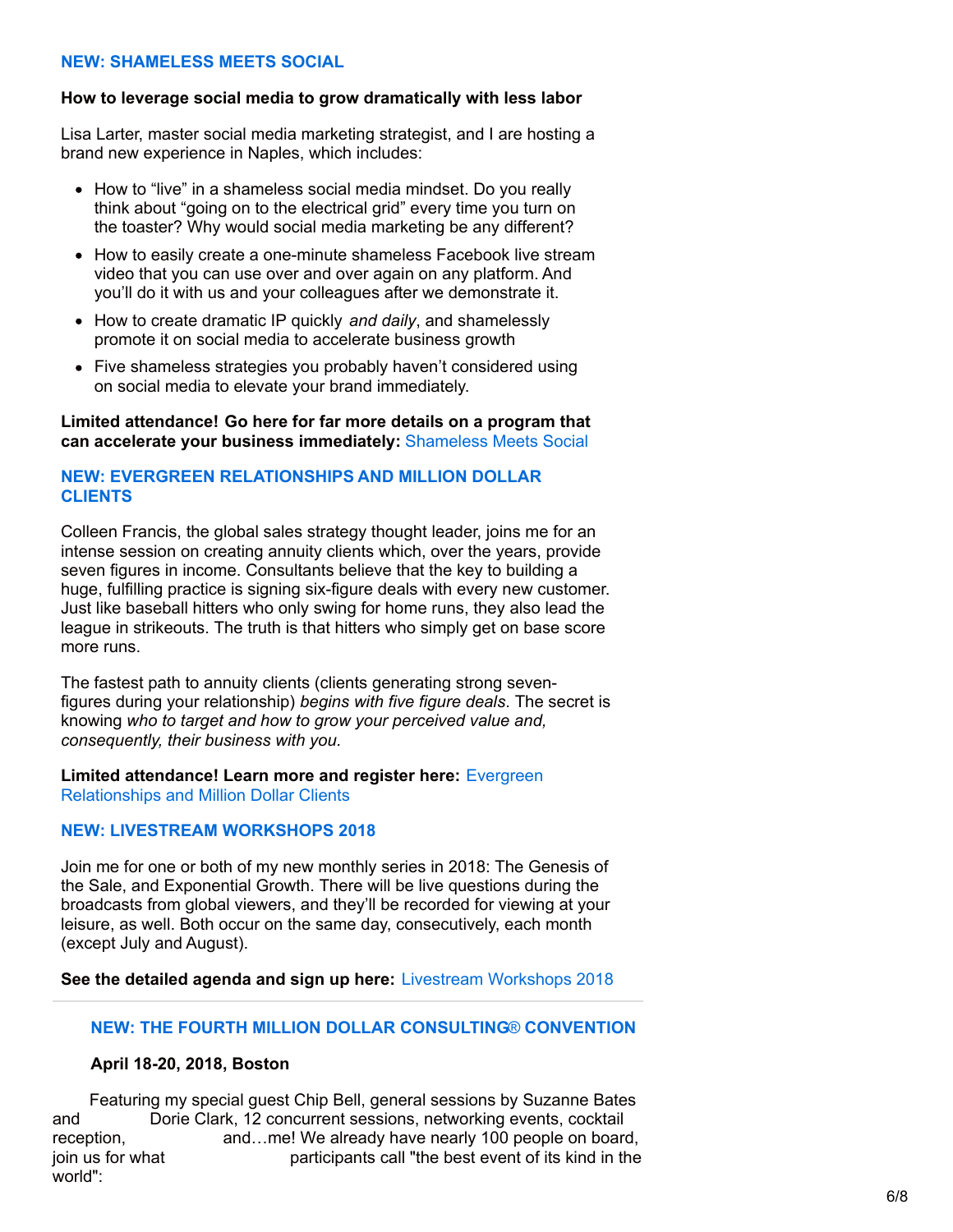## **Sign up here: The Fourth Million Dollar [Consulting®](https://www.alanweiss.com/growth-experiences/million-dollar-consulting-convention-2018/) Convention**

# **NEW: [LIFETIME](https://www.alanweiss.com/store/online-learning/alans-million-dollar-consulting-growth-access/) GROWTH ACCESS**

My collected IP in text, video, audio, workshop, and electronic availability, about \$75,000 worth from the past decade and more, is available for one payment for lifetime membership. This was formerly up to \$4,500 annually, and is now \$2,500 for lifetime access, and we are continually adding new IP.

#### **Go here: [Lifetime](https://www.alanweiss.com/store/online-learning/alans-million-dollar-consulting-growth-access/) Growth Access**

# **Endorsed [Programming](http://www.alanweiss.com/growth-experiences/licensed-and-endorsed-development-experiences/)**

I offer fabulous resources through global experts in areas such as positioning, wealth building, fitness, social media excellence, coaching, and other areas, all of whom I personally work with and support. Consider this your "galaxy of expertise." Note that we now offer self-publishing ranging from ghost writing to editing, from artwork and design to printing.



Learn More >

#### **Learn more: Endorsed [Programming](http://www.alanweiss.com/growth-experiences/licensed-and-endorsed-development-experiences/)**



Watch a one-hour workshop, rich in content, and ask questions while in progress, no matter where you are in the world. They are also recorded, in case you can't make the live event or want to retain the actual broadcast. I'm offering six, you can join any time and receive past episodes, as detailed below, at \$75 each, or \$400 for all six.

## **You can register here: Livestream [Workshops](https://www.alanweiss.com/growth-experiences/livestream-workshops/)**

Schedule:

- Feb. 23, 2017: The Strategist How to set strategies for organizations or individuals (Completed but available on recording)
- Apr. 18, 2017: The Innovator A methodology for systematic innovation
- Jun. 13, 2017: Creating 6-figure Projects Consistently and effectively
- Sep. 19, 2017: The Advisor Advisory work as your primary intervention

• Oct. 17, 2017: Abundance - The mindset of success, happiness, and growth

• Nov. 16, 2017: The Expert - How to command a room, discussion, and direction

#### FREE PODCASTS: THE [UNCOMFORTABLE](https://itunes.apple.com/podcast/alan-weiss-the-uncomfortable-truth/id1208575899?mt=2) TRUTH

## **My new podcast series, twice monthly, on iTunes:**

#1: Control: How to maximize control of your life and not surrender your future.